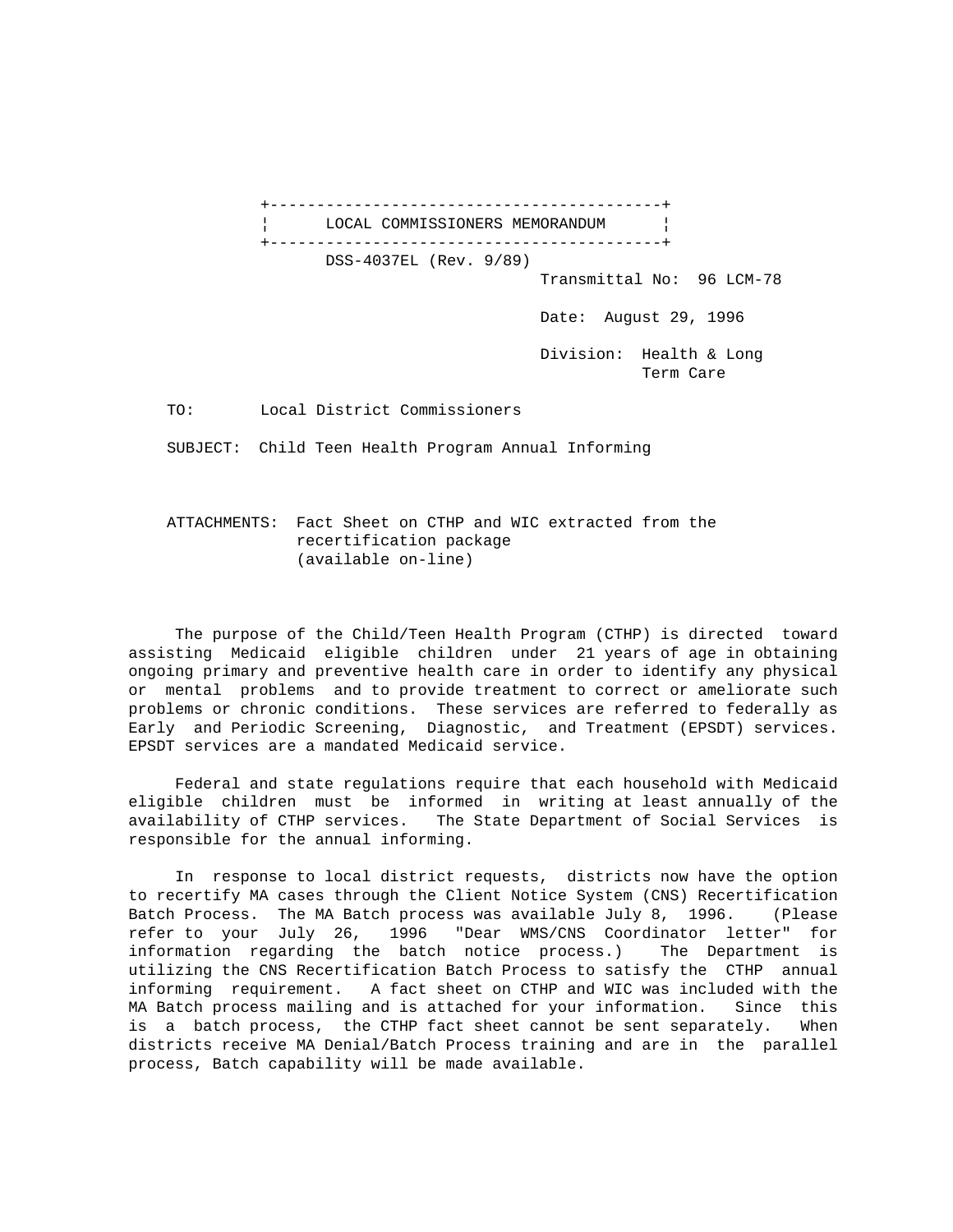Date: August 29, 1996

Trans. No. 96 LCM-78 Page No. 2

 Questions about this communication may be directed to Judith A. Lenihan, Bureau of Primary Care and Ambulatory Policy, at 1-518-473-3170, extension 4-5634, (OA USER ID AY1600).

\_\_\_\_\_\_\_\_\_\_\_\_\_\_\_\_\_\_\_\_\_\_\_\_\_\_\_\_\_\_\_\_\_\_\_\_\_\_

 Martin J. Conroy Acting Deputy Commissioner Division of Health and Long Term Care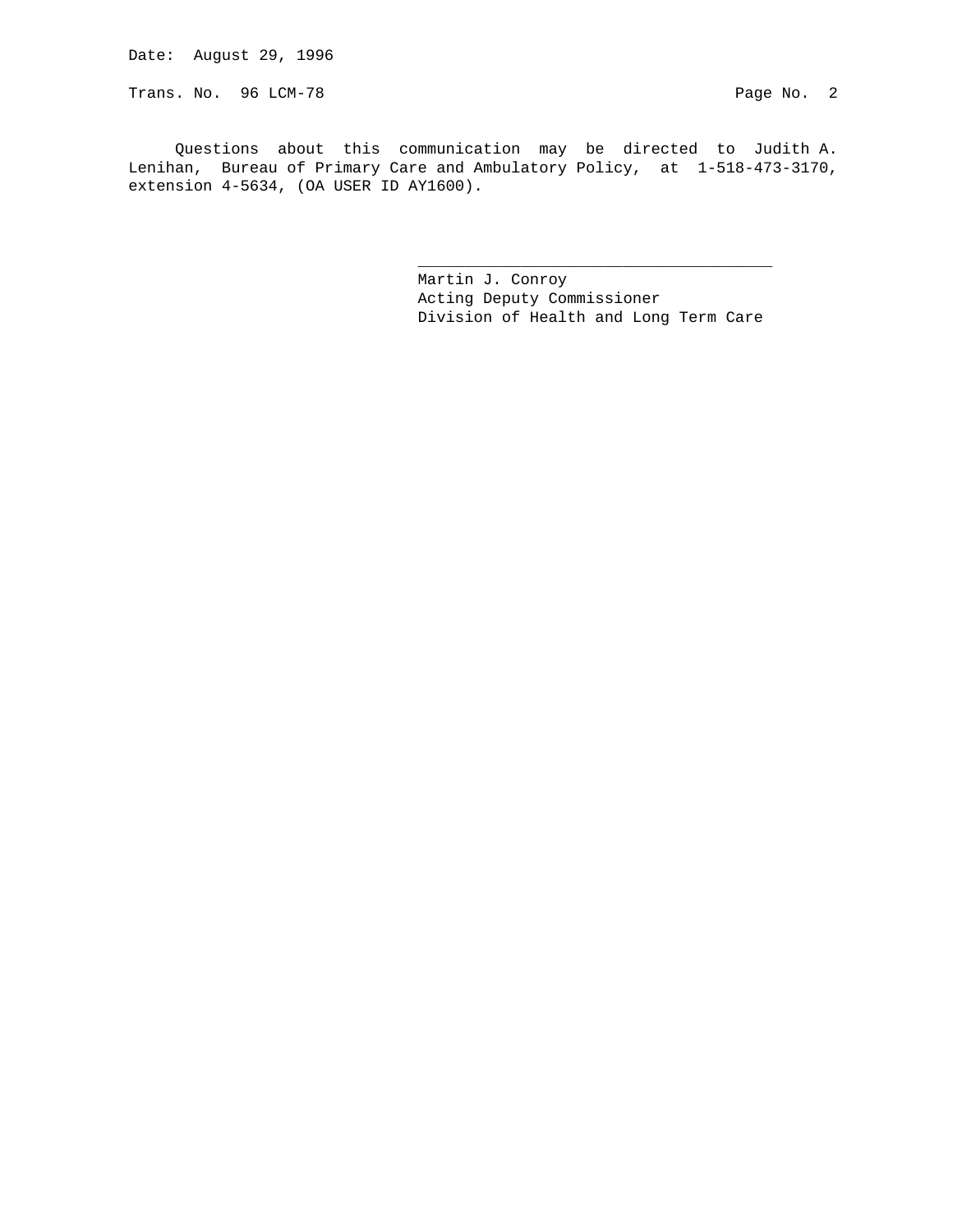## THE CHILD/TEEN HEALTH PROGRAM Fact Sheet

What is C/THP?

 The Child/Teen Health Program is a preventive health program which provides continuing medical care to your children. C/THP makes use of a full range of health care services to detect health problems before they become serious and hard to treat.

Who is eligible for C/THP?

Every Medicaid recipient, from birth until age 21, is eligible.

Why C/THP?

 C/THP is important because it provides a child with early and regular health care. It assures a child of better health now and fewer health problems in the future. Depending on the age of a child, a C/THP screening will include:

| Health History     | Hearing and Vision Testing       |
|--------------------|----------------------------------|
| Complete Physicals | Blood Tests (such as lead level, |
| Immunizations      | sickle cell and anemia)          |
| Dental Screenings  | Developmental assessment         |

You may request C/THP for all or any services not provided by your children's regular source of care. The examination is free to eligible children. Your child's medical provider will arrange for Follow-up Treatment of problems uncovered during the examination.

Where do you find C/THP?

If you are enrolled in a managed care plan, the plan provides C/THP.

 If you are not enrolled in a managed care plan, you can call your local department of social services to locate a provider for your children.

---------------------------------------------------------------------------

## SPECIAL SUPPLEMENTAL FOOD PROGRAM FOR WOMEN AND CHILDREN

Do you want to stay healthy during your pregnancy? Do you want your children to grow into healthy adults? WIC offers free food, tips to stretch your food budget and ways to prepare healthy meals.

If you have a Medicaid card, applying for WIC is easier than ever. For the location of the WIC office nearest you call 1-800-522-5006.